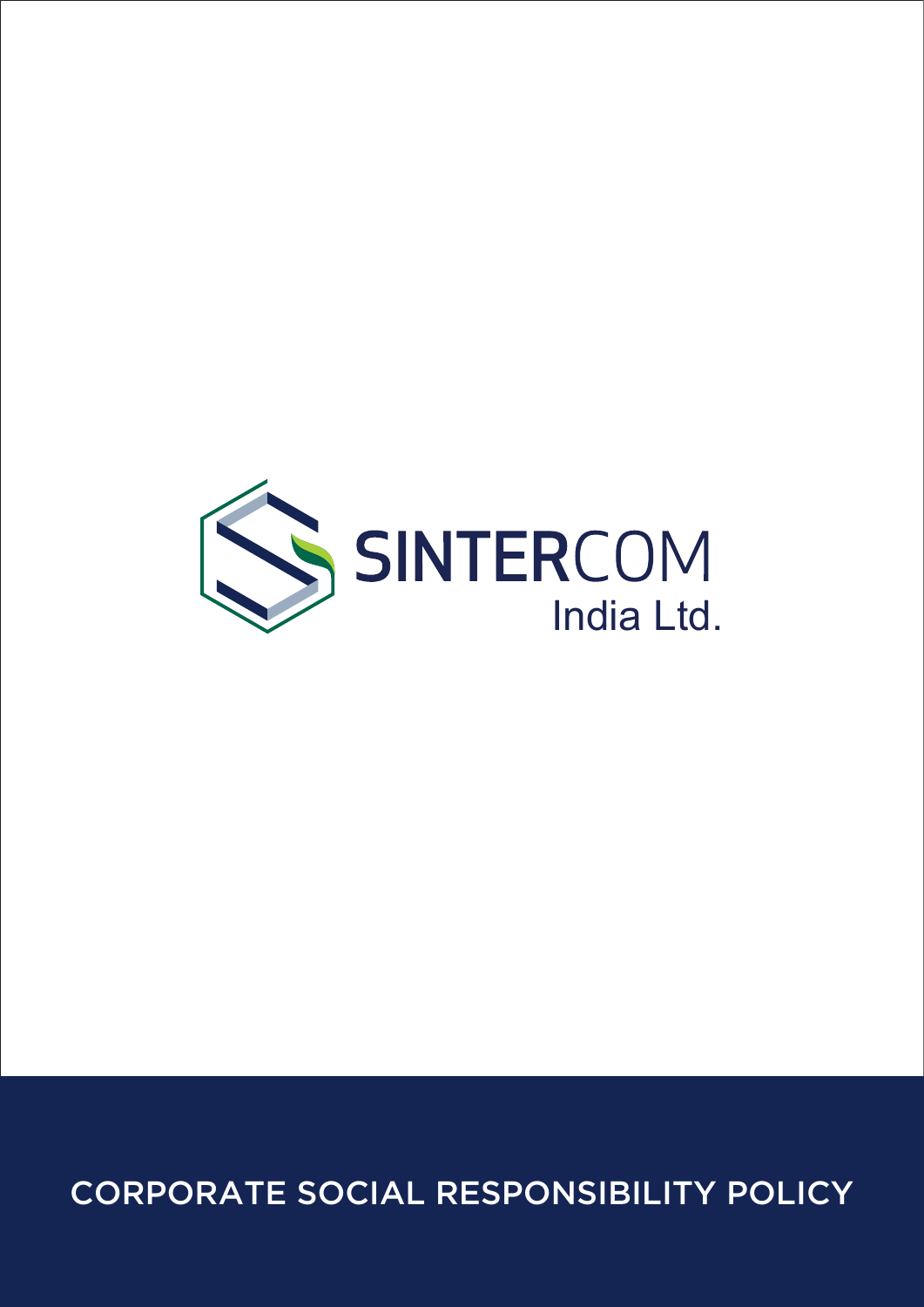This policy has been instituted based on the Corporate Social Responsibility (CSR) provisions of Section 135 of the Companies Act, 2013 read with Schedule VII of the Companies Act, 2013 and Companies (Corporate Social Responsibility Policy) Rules, 2013. This policy will at all times be subject to the provisions of the aforesaid act and rules (as amended from time to time). This Policy will come into force with effect from 29th November, 2017.

### CSR COMMITTEE:

The objective of the Policy is to determine materiality of events or information of the Company and disclosure of events or information to Stock Exchanges in compliance with the SEBI Listing Regulations and to ensure good corporate governance.

CSR Committee comprises of Three Board of Directors of the Company

- 1. Ms. Preeti Ramdasi Chairman
- 2. Mr. Jignesh Raval- Member
- 3. Mr. Hari Nair- Member
- 4. Mr. Harald Neubert- Member

## CSR PROJECTS AND PROGRAMMES

The Company shall undertake specific corporate social responsibility ("CSR") projects and programmes, as approved from time to time by the Board in its capacity as the CSR Committee of the Company, within the following CSR categories:

- i) Eradicating hunger, poverty and malnutrition promoting healthcare including preventive health care and sanitation including contribution to the Swach Bharat Kosh set-up by the Central Government for the promotion of sanitation and making available safe drinking water;
- ii) Promoting education, including special education and employment enhancing vocation skills especially among children, women, elderly, and the differently abled and livelihood enhancement projects;
- iii) Promoting gender equality, empowering women, setting up homes and hostels for women and orphans; setting up old age homes, day care centres and such other facilities for senior citizens and measures for reducing inequalities faced by socially and economically backward groups;
- iv) Ensuring environmental sustainability, ecological balance, protection of flora and fauna, animal welfare, agroforestry, conservation of natural resources and maintaining quality of soil, air and water including contribution to the Clean Ganga Fund set up by the Central Government for rejuvenation of River Ganga;
- v) Protection of national heritage, art and culture including restoration of buildings and sites of historical importance and works of art; setting up public libraries; promotion and development of traditional arts and handicrafts;
- vi) Measures for the benefit of armed forces veterans, war widows and their dependents;
- vii) Training to promote rural sports, nationally recognized sports, Paralympic sports and Olympic sports;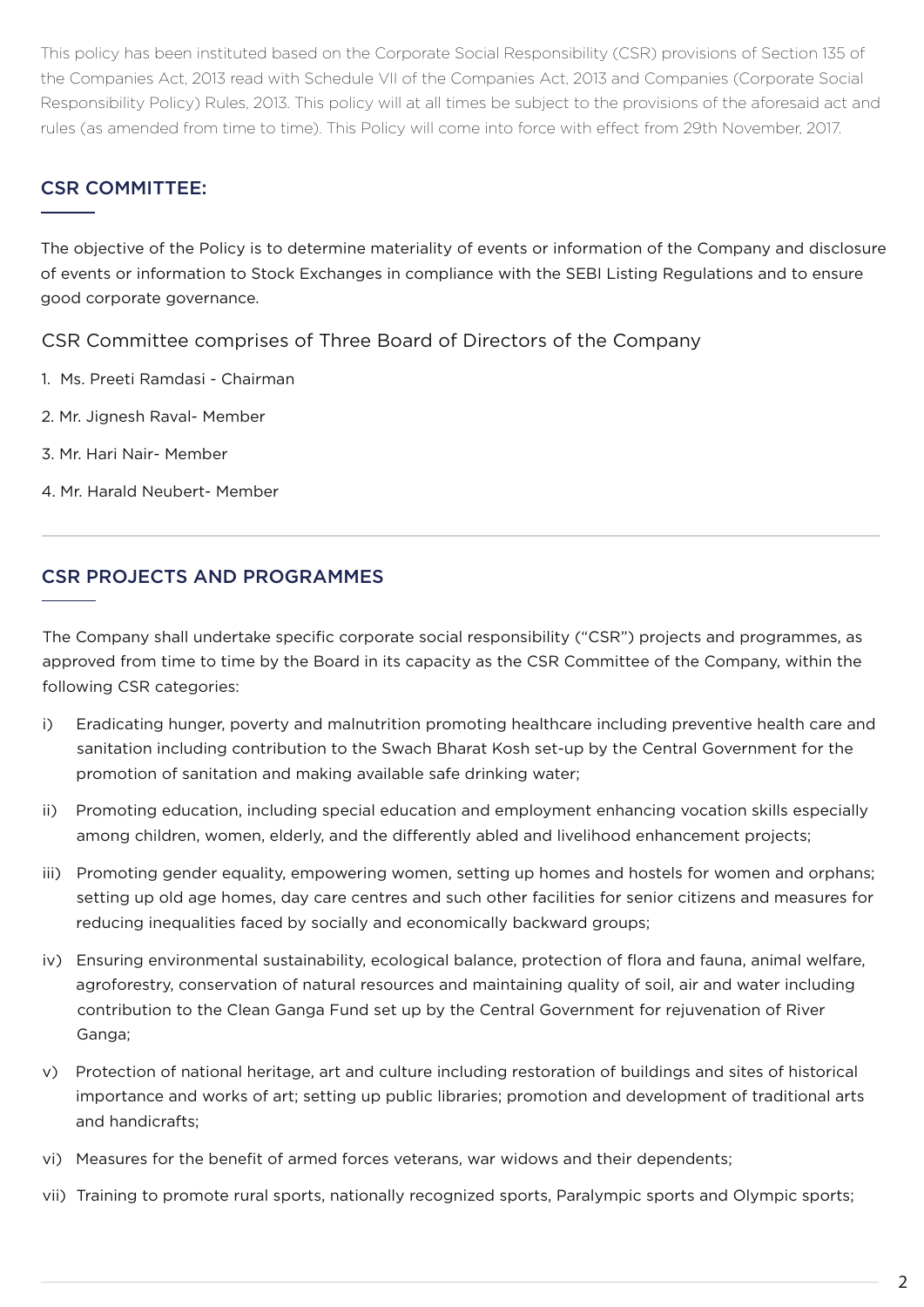- viii) Contribution to the Prime Minister's National Relief Fund or any other fund set up by the Central Government for socio-economic development and relief and welfare of the Scheduled Castes, the Scheduled Tribes, other backward classes, minorities and women;
- ix) Contributions or funds provided to technology incubators located within academic institutions which are approved by the Central government;
- x) Rural development Projects;

All CSR projects and programmes shall be carried out only in India.

No specific CSR projects or programmes shall be undertaken in pursuance of normal course of business of the Company.

In furtherance of specific CSR projects or programmes, the Company may collaborate with NGO's and other like-minded stakeholders, including other companies, registered trusts and societies, in order to leverage upon the collective expertise, wisdom and experience that such relationships may bring.

#### BUDGET

In accordance with CSR Requirements, the Company shall seek to spend annually 2 per cent of the average net profits of the Company, made during the three immediately preceding financial years, on specific CSR projects and programmes.

The Company shall take steps to ensure that any surplus arising out of the Company's CSR projects and programmes or activities shall be set aside for later use in CSR projects and programmes and in no event shall form part of the Company's business profits.

#### OUR APPROACH TO IMPLEMENTATION AND MECHANISM

Whilst a large part of the CSR efforts of Sintercom will be implemented by an in-house CSR team of employees, the company will also partner with credible organizations – individually or as a consortium – to design, fund, implement and review projects. Partner agencies will be selected based on well-defined selection criteria.

Two authorised members of the CSR team will submit the following reports to the CSR Committee on event

and quarterly basis:

- 1. Selection Report;
- 2. CSR Spending Report; (event basis and quarterly);
- 3. Further Plans;
- 4. In respect of activities undertaken through outside Trust/Society/NGO's etc. there will be mechanism of monthly reporting of progress on each such activities and the amount incurred thereon;
- 5. Progress Report (Quarterly Basis)